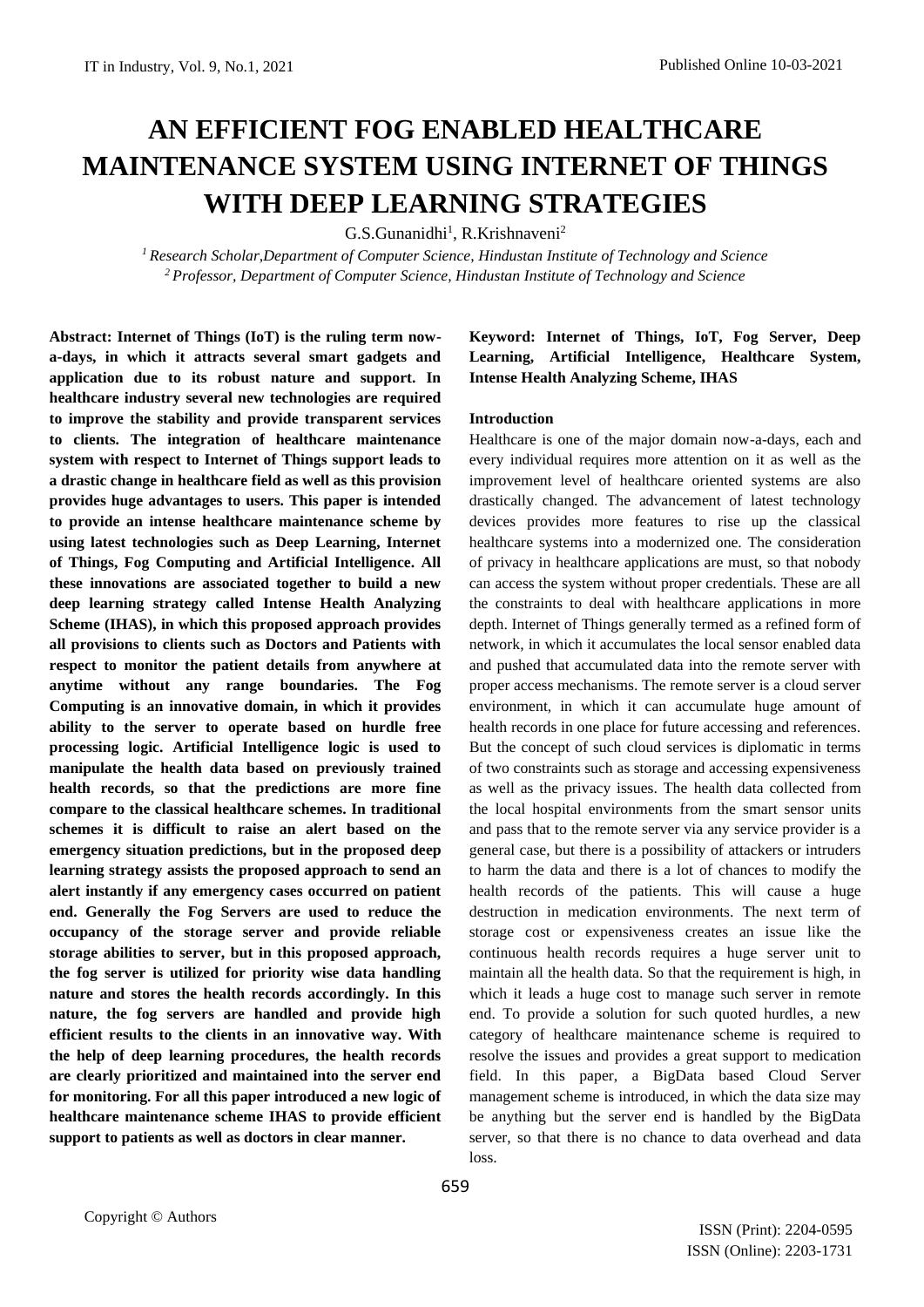All the accumulated data is properly maintained into the server end without any failure chances of the proposed approach. The resulting unit clearly proves this by means of graphical visualizations. The concept of deep learning principles is introduced to manage the healthcare predictions, in which the patient health status is easily predicted with the help of such deep learning principles. The concept of Deep Learning is basically derived from Artificial Intelligence, in which it regrets the operational process of the human in terms of decision making and choice estimations in clear manner. The same category of deep learning principles is applied to the proposed approach to provide a multi-level processing ability to the system. The training principles of the proposed approach is unique, because the coming health record is considered for the further testing process, so that the dynamic training model creation principle is happened over this system to provide maximum level of accuracy to the proposed approach. Fog processing unit is utilized in smart gadgets, for example, smart-watch, in which it doesn't just show timeperiod, however shows the means taken by the individual including how far strolled and the calories consumed. The gadget can gauge the heart beat level and make the individual hard or delicate rest. The smart-mobile phones these days outfit themselves with in-constructed sensors such as heart rate estimation sensors, gyrometer, accelerometer fused in advanced mobile phones [1][2]. Fog computing is an allinclusive element of distributed computing, where both processing stages have comparable admissions which are invaluable to fog registering with utilization of inertness decrease in cloud storage units. The fog nature of distributed computing environments makes a total bundle where it comforts the clients, yet additionally has inconveniences. One of the benefits of Internet of Things is rapid handling and computing of enormous information, produced and oversaw productively in different applications [3]. Keen consideration frameworks are needed, specifically, in quick changing speed of human existence. At the point when the fog system processing and IoT are introduced in machines pertinent to clinical industry applications, the productivity of the tasks can be improved in such medical services frameworks [4].

The new frameworks are far superior to the past or customary frameworks as more dependable and effective gadgets are utilized with information correspondence innovations that have security compatibilities. The medical care costs are diminished [8] by introducing the fog system processing and Internet of Things. With speed up the processing and preparing nature of the fog systems, the nature of healthcare system is improved. The improvement is seen on a more prominent greatness with wellbeing observing done, in light of Internet of Things framework with fog processing [9]. The principle preferred position of utilizing Internet of Things in clinical medical services is to diminish boundaries in checking significant health boundaries and lessening pointless

healthcare costs [5][10]. The Smart wearable gadgets are for the most part being used in medical care field, through which it is the least demanding and an agreeable method to accumulate the information, screen health and impart general their experts occasionally. The smart gadgets help Internet of Things to change the essence of medicine through their capacities and systems. The methods and capacities are fundamental segments of Internet of Things for information era, social occasion and the board. Furthermore, the gadgets dissect information, utilize a bunch of decides and procedures that required in the investigation. Health trackers show up in tremendous amounts which work over the biggest measure of datasets and the analysis of datasets are performed to know the size of health-related approaches of patients, being the information are from numerous areas and applications. The appliance of Global Positioning System (GPS) and the associated sensors are appended as smart gadgets, similar to inhalers are connected to trackers for several category of patients (Ex. Asthma Patients). Detecting the difference in area, the climate around the patient, observing the drug timings are instances of exercises of the gadgets as well as the smart gadgets and sensors alert with different realities that outcome huge measure of information assortment from patients through tracks and notices. All these related details will be explained clearly over the further methodologies section in detail. The following figure, Fig-1 illustrates the overall architecture of the proposed healthcare systems in detail with diagrammatic representation.



**Fig.1 Proposed System Architecture**

The rest of this paper describe regarding Related Study over section 2, further section of Section 3 illustrates the proposed system methodologies in detail with proper algorithm flow and the Section 4 illustrates the Result and Discussion portion of the paper and the final section, Section 5 illustrates the concept of Conclusion of the proposed paper. These all will be explained in detail over the further section summaries.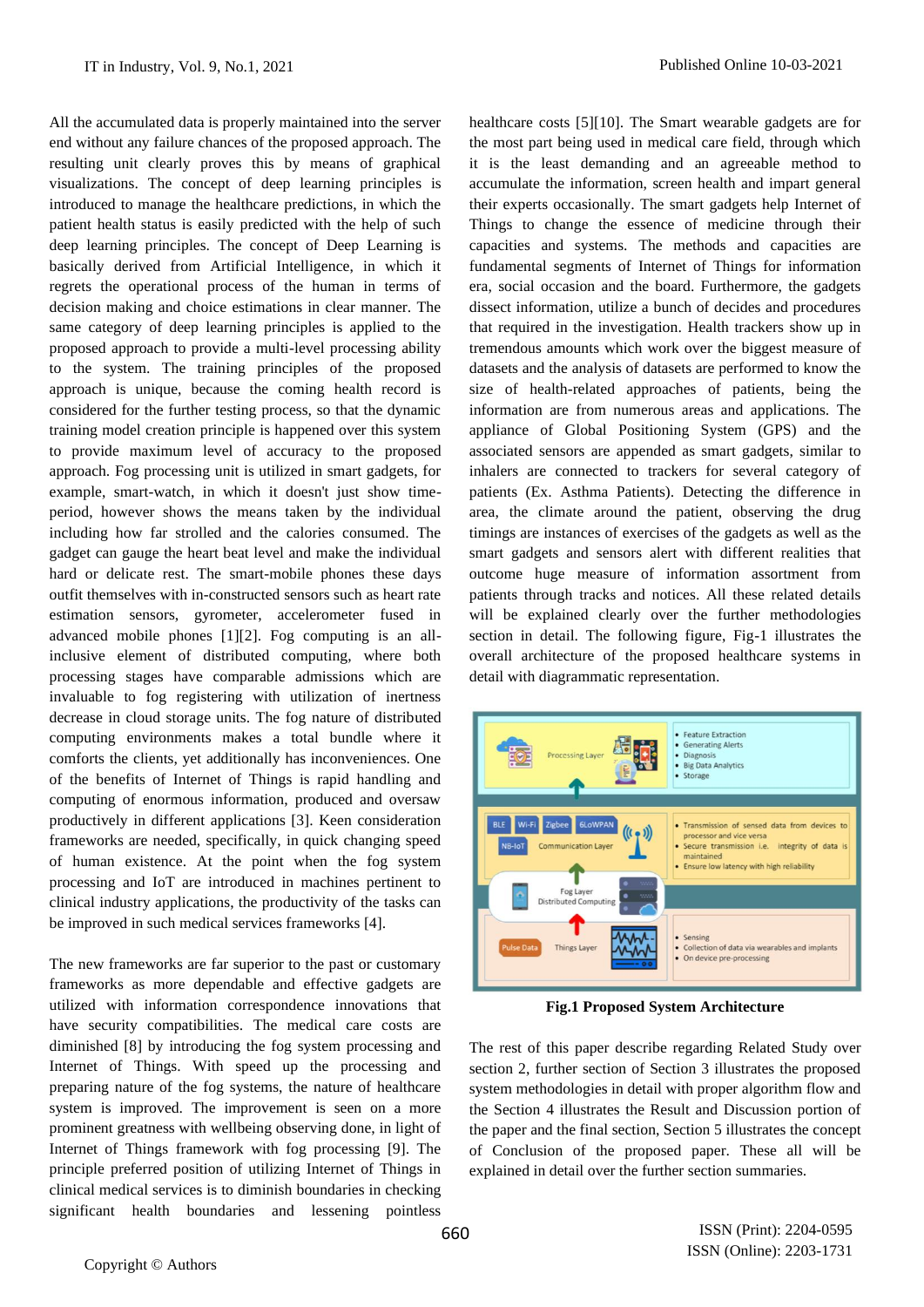#### **Related Study**

In the year of 2020, the authors "MuhibAnwarLambay'et al., [5]" proposed a paper related to the implementation of healthcare systems using BigData logic in association with Distributed File Management System. In this paper [5], the authors described such as: Healthcare field is an imperative element in reality where enormous volumes of information is gathered now and again. Such information accepts qualities of huge datat and it is attractive to dissect it and achieve idle connections among factors in the healthcare information. Information in medical services field is wealthy in valuable data and in any case, an extensive BigData approach is vital for mine the information and get business insight [5]. There are many use instances of BigData analysis. Nonetheless, in healthcare industry it is basic to have information driven suggestions that help all researchers. With the development of distributed file management system and computing process, BigData investigation has become a reality. Dispersed programming structures like Hadoop-and-Spark, to make reference to not many, are accessible with related Distributed File Management System to oversee BigData. Numerous analysts contributed towards creating techniques dependent on Artificial Intelligence, in which it is important for machine learning principles. Till now healthcare field is one of the wellsprings of BigData, it needs dispersed conditions for preparing. The distributed file management system principle and BigData environment is assuming great part in acknowledging enormous information analysis for medical service proposals. This paper [5] tosses light into various recommenders in medical services area that utilization BigData investigation to produce suggestions as well as it gives helpful bits of knowledge as well as talked about exploration holes that can be utilized to examine further to improve the best in class.

In the year of 2020, the authors "HudiartoSukarman'et al., [6]" proposed a paper related to healthcare framework in terms of Enterprise Architecture environment. In this paper [6], the authors described such as: medical factors are more important in case of monitoring individual health status as well as such monitoring mechanisms provide a drastic view of handling such information in digital manner. But in some countries still it is a complex task to manage such applications, the country Indonesia needs some sort of applications with respect to machine learning strategies in association with developed countries such as Singapore, Malaysia and Australia. Because of wealth reasons and the money factors these countries get a drastic development in healthcare maintenance approach and provide a constant support to their patients in an innovative way. This paper [6] concentrates more on healthcare industry with respect to the adaptation of latest technologies such as machine learning and information technology domains. The present industry competitions and the strict rules of

government, these system implementations are tough in certain countries. Due to this kind of problems this paper [6] utilizes the advantage of Enterprise-Architecture Environment EA3 to resolve all such issues quoted above and provides a solution to the problems by means of funding sources and provide development opportunities and this motivation with this plan of the data framework as well as innovation procedure, interest in the field can be coordinated and the business goals that have been set can be accomplished.

In the year of 2020, the authors "SabyasachiChakraborty'et al., [7]" proposed a paper related to healthcare optimization procedures and provide a drastic support to patients in terms of customized application view and the related provisions. In this paper [7], the authors described such as: the point of this work is to enhance the medical care network for improving help conveyance by distribution and de-allocation of medical services assets according to require. The extrapolation of the requirement for environments and assets are the most testing part of this work which requires information on the number of inhabitants in different geographic districts/regions. The populace is additionally taken a gander at from the point of view old enough gathering, economy, the normal part of populace requiring medical services and furthermore remembering any set of experiences of sicknesses or such inclined zones. Conjecturing the thumb rule of the medical services specialist to tolerant proportion for example 1/2808 to make work smooth and patient consideration heartier for the employees. The proposed endeavors are to help the U.S. Washington health service to revise, create and improve the employee structure and assets in existing environments.

#### **Proposed System Methodologies**

In this paper, a new logic is introduced to provide efficient healthcare mechanisms in terms of deep learning procedure called Intense Health Analyzing Scheme (IHAS). This approach integrates several latest technologies together to provide an intellectual health data processing and alert scheme. The associated technologies such as: BigData, Deep Learning, Internet of Things, Fog Computing and Artificial Intelligence provide a great support to the proposed approach. All these will be integrated together into a smart device and that can collect health related data from the patient and pass it to the remote cloud server via Internet of Things module. The data will be processed on the server end with Deep Learning procedures and maintain the processed data into the server with proper prioritization logic. In this deep learning approach of Intense Health Analyzing Scheme provides a sufficient way to manage health care details with respect to connected sensors called Heart Rate Monitoring Sensor, Gyroscope Sensor, Room Temperature and Humidity Estimation Sensor, Body Temperature Monitoring Sensor and the Global Positioning System (GPS). The data is transmit from smart gateway to Fog Layers, which Fog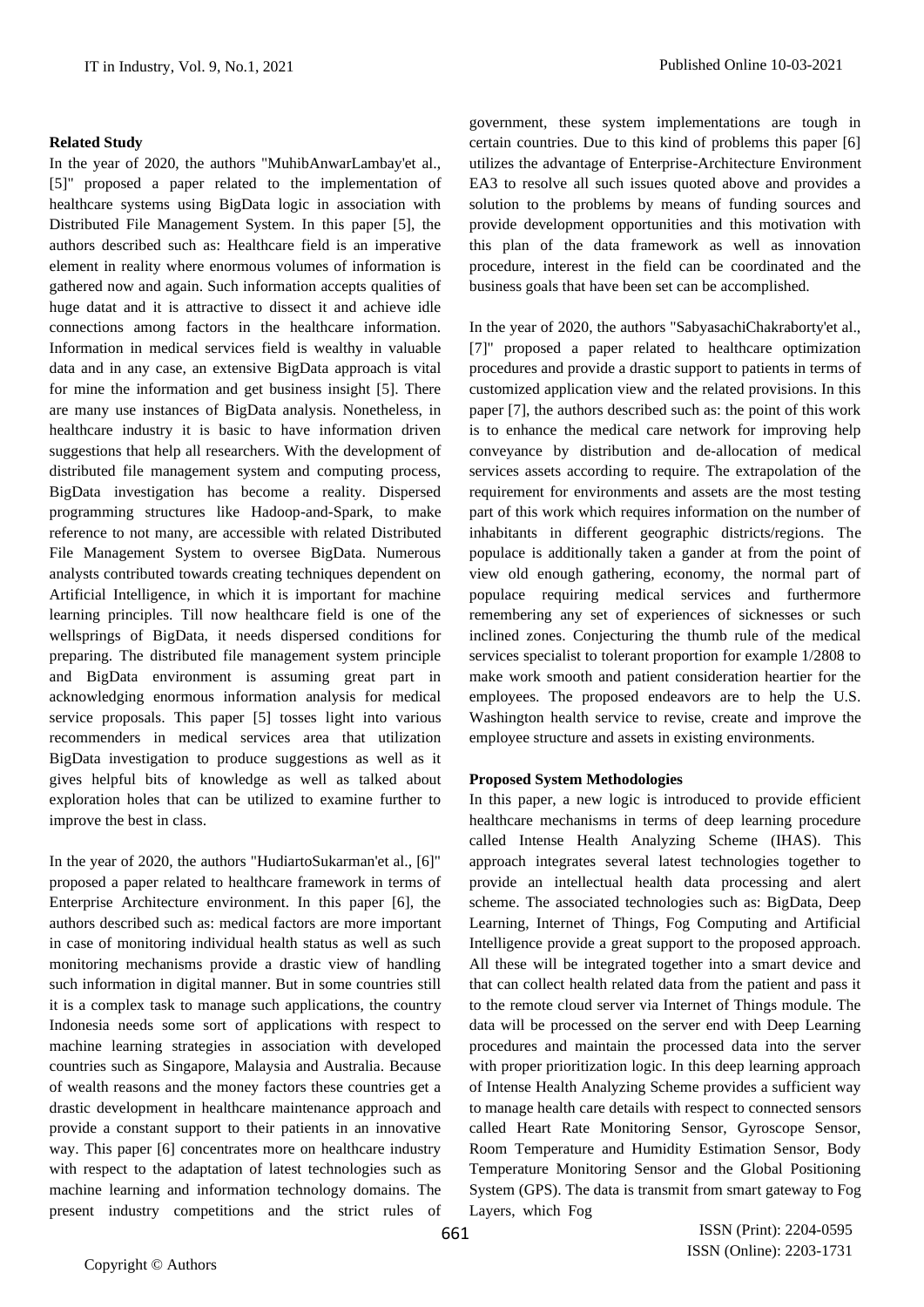have some important services such as data pre-processing ,cleaning, low latency, response time, and etc. All these functions and layer principles are explained in detail over the following summary. The motto of the proposed approach IHAS is to provide the following options to the users.

- Simple and portable circuit connections.
- Cost efficient implementation logic.
- Scalable and Robust Design.
- This system has the ability of using by common people, especially children and aged people, and don't need any special training.
- Requires Less Power consumption and Compatible in size. *Healthcare Scheme with Fog Interface*

The fog computing interface is adapted with the proposed deep learning principle in terms of reducing the data storage over the remote cloud server and providing the secured data maintenance space on the server end. This is done by means of prioritization logic. The servers are deviated into two forms, such as internal and external. In which the internal servers are utilized once the health related details has low priority and the high priority health data are stored into the remote IoT cloud servers.

This kind of processing logic totally eliminates the data loss and improves the processing time in good manner with high success ratio. The prioritization prediction logics are attained by means of Deep Learning procedure, in which it classifies the health data based on the threshold level. The processed health data crosses the threshold level that will be considered as a high priority data and the remaining all are treated as a general data. The general or regular periodical health related details are maintained into the local server maintained into the hospital end and the high priority health data such as critical health condition of patients such heart rate abnormal and so on will be stored into the remote cloud server. This kind of fog nature improves the processing power of the system and provides an efficient healthcare monitoring approach in nature. The following figure, Fig-2 illustrates the fog computing working model in graphical manner.



**Fig.2 Fog Server Process Working Model** *Intense Health Analyzing Scheme (IHAS)*

This paper introduces a new deep learning principle called Intense Health Analyzing Scheme (IHAS), in which it integrates several applications to provide a huge support to healthcare analysis. The concept of BigData is utilized over the approach to provide efficient data handling scheme, because the data coming from the hospital environment is huge and it periodically come from the smart device without any predictable ratio. So, that a huge support is required to manage such data in the server end. The concept of BigData is associated with the proposed approach to provide such facility to handle the server end in intense manner. The following are the parameters used to analyze the proposed approach of IHAS healthcare performance summary, Processing Time, Availability, Reliability, Response Time and Storage ability. The following table, Table-1 illustrates the proposed approach processing ability in terms of quoted parameters in detail.

| <b>Parameters</b>      | <b>Specification</b>                                                                                                                                                                                                               |
|------------------------|------------------------------------------------------------------------------------------------------------------------------------------------------------------------------------------------------------------------------------|
| Processing Time        | 0.2 ms for 10 sequential health<br>records.                                                                                                                                                                                        |
| Availability           | 24/7 with same specification.                                                                                                                                                                                                      |
| Reliability            | 100% trusted smart device with full<br>real time evaluations.                                                                                                                                                                      |
| Response Time          | Based on the processing time it varies<br>but in the proposed approach, a fog<br>nature reduces the time complexity.                                                                                                               |
| <b>Storage Ability</b> | The fog and BigData provides a huge<br>support to maintain n number of<br>health records without any hurdle.                                                                                                                       |
| Power<br>Requirements  | The overall Smart Device size is upto<br>5 to 7 inches maximum and the power<br>consumption of such device is not<br>more than 5v DC. So that a battery<br>power is enough to run the system in a<br>whole day without any hurdle. |

**Table-1 Performance Estimation Parameters**

The following algorithm illustrates the step by step flow levels of proposed approach called Intense Health Analyzing Scheme (IHAS) in effective manner with proper Pseudocode specifications.

## **Algorithm: Intense Health Analyzing Scheme**

**\_\_\_\_\_\_\_\_\_\_\_\_\_\_\_\_\_\_\_\_\_\_\_\_\_\_\_\_\_\_\_\_\_\_\_\_\_\_\_\_\_\_\_\_\_**

**\_\_\_\_\_\_\_\_\_\_\_\_\_\_\_\_\_\_\_\_\_\_\_\_\_\_\_\_\_\_\_\_\_\_\_\_\_\_\_\_\_\_\_\_\_**

**Input:** Health Record Accumulated from Smart Device (Heartbeat (Hb), Blood Pressure (Bp), Temperature (Tmp), Humidity (Hm),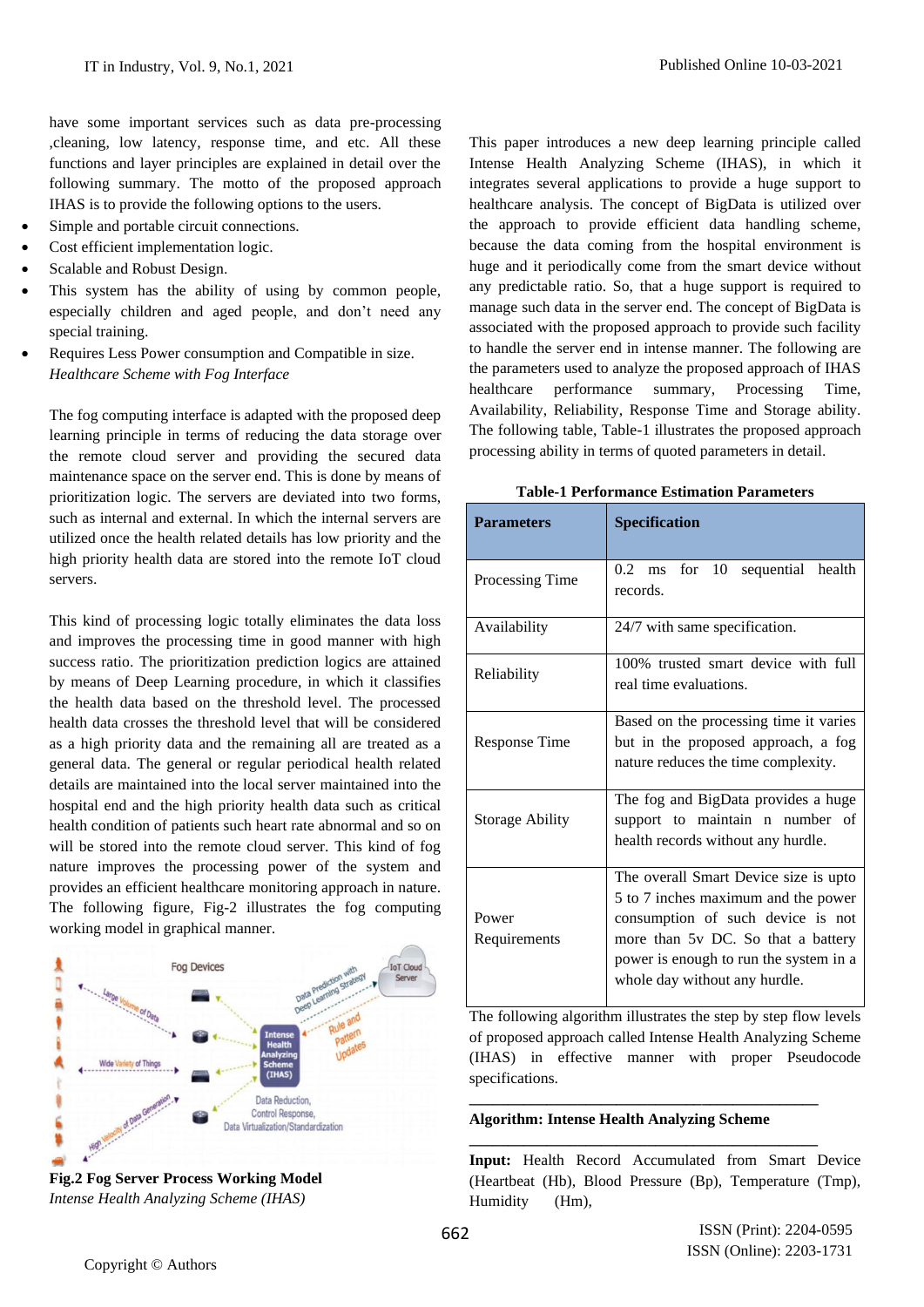Body Temperature (BT), Position (Pos).

**Output:** Check and return the priority level with proper predictions.

*Step-1:* Collect the health records from the hospital environment, in which it is accumulated from smart device sensor values.

*Step-2:* Call the required Deep Learning libraries to process the health records with respect to tensorflow open source library.

*Step-3:* Define the required libraries to perform health record processing with respect to keras model.

*Step-4:* Define the respective variable for processing the health assisted values.

### **Pseudocode:**

Import tensorflow from tensor.

Import keras from tensor tensorflow

from keras import Data\_Generator;

heartrate=Hr;BloodPressure=Pr;RoomTemperature=Tmp;

BodyTemperature=BT; Humidity=Hm; Position=Pos;

*Step-4:* Check the accumulated value ranges are within the defined threshold level.

*Step-5:* If all the Sensor level meets the threshold value ranges then the priority is set to be LOW or else it is set to be HIGH. *Step-6:* If the priority level is HIGH, then check for duplication of content with respect to particular time intervals. *Step-7:* If the priority level is indicated as duplicate, then the values are not maintained into the server or else the corresponding health records are properly maintained into the server.

*Step-8:* Return the priority value with prediction result. **Pseudocode:**

**\_\_\_\_\_\_\_\_\_\_\_\_\_\_\_\_\_\_\_\_\_\_\_\_\_\_\_\_\_\_\_\_\_\_\_\_\_\_\_\_\_\_\_\_\_**

return priority(prediction);

*Step-9:* Maintain the data into the remote IoT server with respective priority level.

### **Results and Discussions**

In this description, the experimental proof of the proposed approach Intense Health Analyzing Scheme (IHAS) is discussed with proper graphical outcomes. This system of healthcare maintenance is implemented on multi-level fog environment generated server platform, in which it generates many small servers for local health record maintenance and the low priority regularized data are maintained into this local server and the periodical backup procedures are also handled by the respective system administrator for every one week of interval. The fog maintains the top end prioritization server on the remote IoT cloud server end, in which the high priority health records are stored into that server with proper alert principles. The duplicate data is identified over the server processing by means of classification principles generated by the deep learning procedures. The remote end monitoring and

verification logics are generated with the help of Android Studio and the Python server end scripting, so that the user can easily monitor the health condition of the respective patients without any hurdle. The data collected in the server end can easily be monitored by the respective care-taker and the associated doctor, so that the manual error probabilities are highly reduced and the prediction accuracy level of the proposed approach is around 95.9% with less error ratio. The purpose of using such open source tools are cost effective and provides the response time as simpler than the other scripting tools, this proposed approach of IHAS is implemented by using Python Scripting language and attains the best accuracy range as well as the prediction logic. The following, figure, Fig-3 provides a detailed graphical output for the estimation of health records acquiring accuracy ratio and the corresponding error rate while data accumulation, in which the x-axis indicates the data collection range and the y-axis indicates the accuracy levels and the bit error rate.



**Fig.3 Data Collection Accuracy Level with respect to BER**

The following figure, Fig-4 illustrates the data transmission range from the Internet of Things (IoT) module and the data reception in the Fog Server ranges in terms of 2.65 GHz internet transmission frequency range. These values are tested in real time hospital environment for more than 2 months of timeline in continuous manner. In which the x-axis indicates the data transmission range, that is generated based on the Smart Device sensor units and the y-axis indicates the data reception range on the fog cloud server.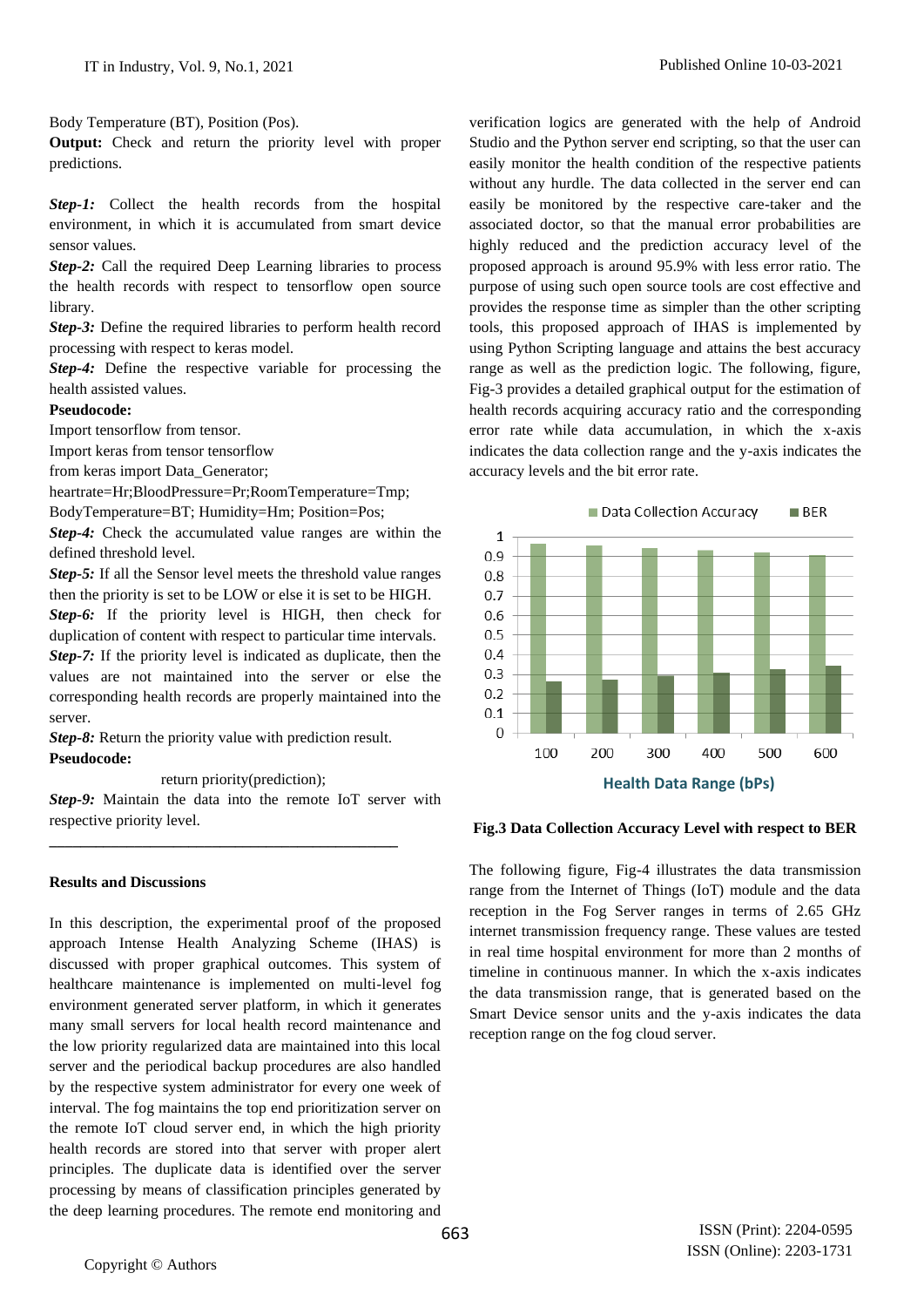

**Fig.4 Data Transmission and Reception Level Estimations** The following figure, Fig.5 demonstrates the proposed deep learning strategy Intense Health Analyzing Scheme (IHAS) data maintenance ratio with respect to priority ranges, in which it shows the number of high priority data predicted, number of low priority data predicted with respect to the received health record.





## **Conclusion**

In this paper, a clear analysis of healthcare monitoring system is defined with proper parametric constraints based on Deep Learning principles. This paper introduces a new deep learning strategy called Intense Health Analyzing Scheme (IHAS), in which it integrates several latest innovations into it such as BigData, IoT, Fog Processing and AI. These all features are associated to provide an efficient healthcare analysis process in an efficient manner. This system provides a provision to care takers to view the respective patient health related details in remote manner without any hurdles and range specifications. The proposed approach of IHAS provides an accuracy range of 95.9% and the bit error ratio is too low compare to the classical machine learning approaches and the resulting section proves the efficiency with graphical proof in figure, Fig-3 and Fig-4. This approach assures the proper privacy maintenance scheme with respect to deep learning principles, so that the respective care taker or doctor need to access the system, in which it turns require the proper credentials to access the features further, otherwise the entire system is inaccessible to the user. These provisions makes the system perfect with respect to healthcare associations and the medication industry can get more benefits based on the appliance of such application.

## **References**

- [1]. Inas S. Khayal, "Dynamic Modeling of Complex Healthcare Systems Using Big Data to Describe and Visualize Healthcare Utilization", IEEE International Systems Conference (SysCon), 2020.
- [2]. Direk Sueaseenak, Ploypilin Thongnawakun, et al., "Development of Personal Heart Healthcare System to Promote a Wellness of Thai People", International Electrical Engineering Congress (iEECON), 2020.
- [3]. V. R. Brus, L. I. Voronova and V. I. Voronov, "Neural Network Classification of Cardiac Activity Based on Cardiogram Data for Driver Support System", Systems of Signals Generating and Processing in the Field of on Board Communications, 2020.
- [4]. Mutaz Zalloum and Hosam Alamleh, "Privacy Preserving Architecture for Healthcare Information Systems", IEEE International Conference on Communication, Networks and Satellite, 2020.
- [5]. Muhib Anwar Lambay and S. Pakkir Mohideen, "Big Data Analytics for Healthcare Recommendation Systems", International Conference on System, Computation, Automation and Networking (ICSCAN), 2020.
- [6]. Hudiarto Sukarman, Fathan Yunicha Rizkiyana, Apriyanto and Muhammad Farhan Al Farizi, "The Design of Information System and Technology Strategy for Improving Performance of Healthcare Service With EA3 Framework: (Case Study: Summit)", International Conference on Information Management and Technology (ICIMTech), 2020.
- [7]. Aseer Ahmad Ansari, Sabyasachi Chakraborty, Satyabrata Aich, Beom Su Kim and Hee-Cheol Kim, "Optimization of Healthcare Network for improved service delivery", International Conference on Advanced Communication Technology (ICACT), 2020.
- [8]. Poonam Shelar and Uttara Gogate, "Performance Evaluati